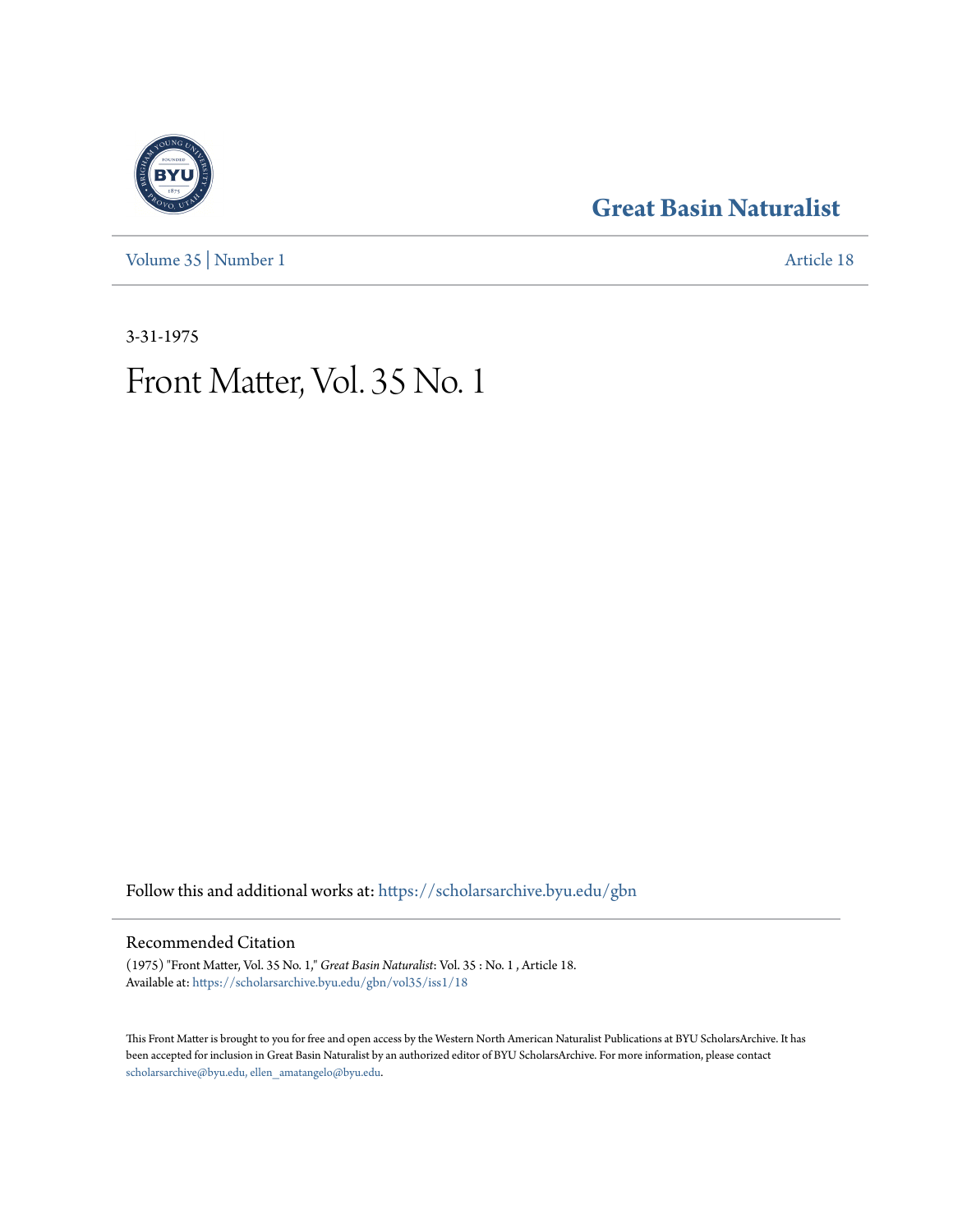# **IE GREAT BASIN NATURALIST**

Ime 35 No.1 March 31, 1975 Brigham Young Universit

 $\overline{A}$ 

 $S - G$  786.8

MUS. COMP. ZOOL. LIBRARY

> JUN 1 1 1975 HARVARD<br>UNIVERSITY